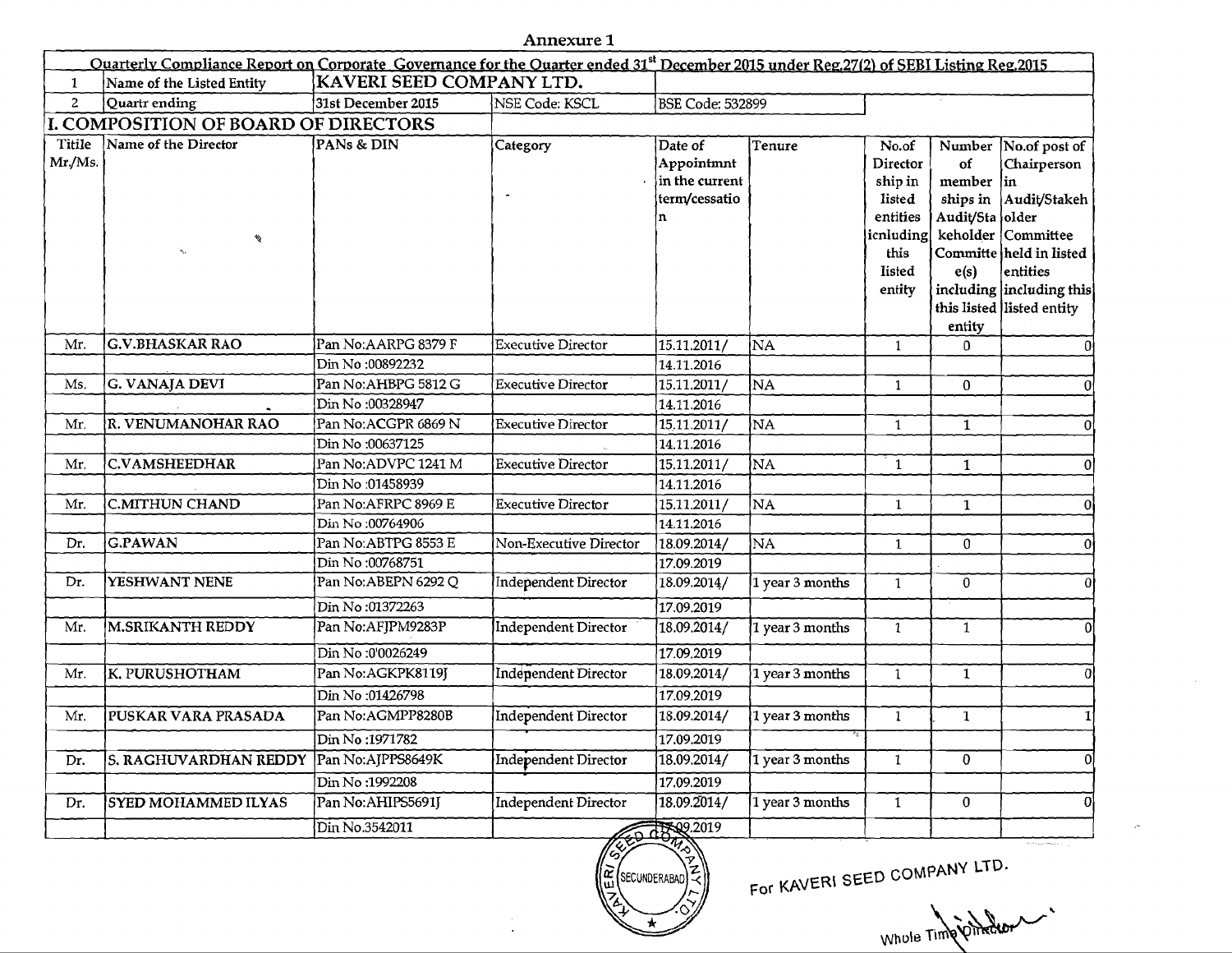| II. Composition of Committees:         |                              |                                                                             |
|----------------------------------------|------------------------------|-----------------------------------------------------------------------------|
| Name of committee                      | Name of committee<br>members | Category<br>(Chairperson/Eecutive/Non-<br>Executive/Independent/Nomi<br>nee |
| 1. Audit Committee                     | P.Varaprasada Rao            | Independent - Chairperson                                                   |
|                                        | M. Srikanth Reddy            | Independent                                                                 |
|                                        | K. Purushotham               | Independent                                                                 |
|                                        | C.Mithunhand                 | Executive                                                                   |
|                                        |                              |                                                                             |
| 2. Nomination & Remuneration Committee | P.Varaprasada Rao            | Independent - Chairperson                                                   |
|                                        | M. Srikanth Reddy            | Independent                                                                 |
|                                        | K. Purushotham               | Independent                                                                 |
|                                        | R.Venu Manohar Rao           | Executive                                                                   |
|                                        | C.Vamsheedhar                | Executive                                                                   |
|                                        |                              |                                                                             |
| 3. Risk Management Committee           | G.V.Bhaskar Rao              | Executive - Chairperson                                                     |
|                                        | G.Vanaja Devi                | Executive                                                                   |
|                                        | C.Mithunchand                | Executive                                                                   |
|                                        |                              |                                                                             |
| 4. Stakeholders Relationship committee | P.Varaprasada Rao            | Independent                                                                 |
|                                        | M. Srikanth Reddy            | Independent - Chairperson                                                   |
|                                        | K. Purushotham               | Independent                                                                 |
|                                        | R.Venu Manohar Rao           | Executive                                                                   |
|                                        | C.Vamsheedhar                | Executive                                                                   |
|                                        | C.Mithunchand                | Executive                                                                   |

 $\hat{\mathcal{A}}$ 

 $\hat{\boldsymbol{\beta}}$ 

 $\sim 10^{-1}$ 

 $\mathbb{R}^2$ 

 $\sim$ 



For KAVERI SEED COMPANY LTD.

Whole Vime Director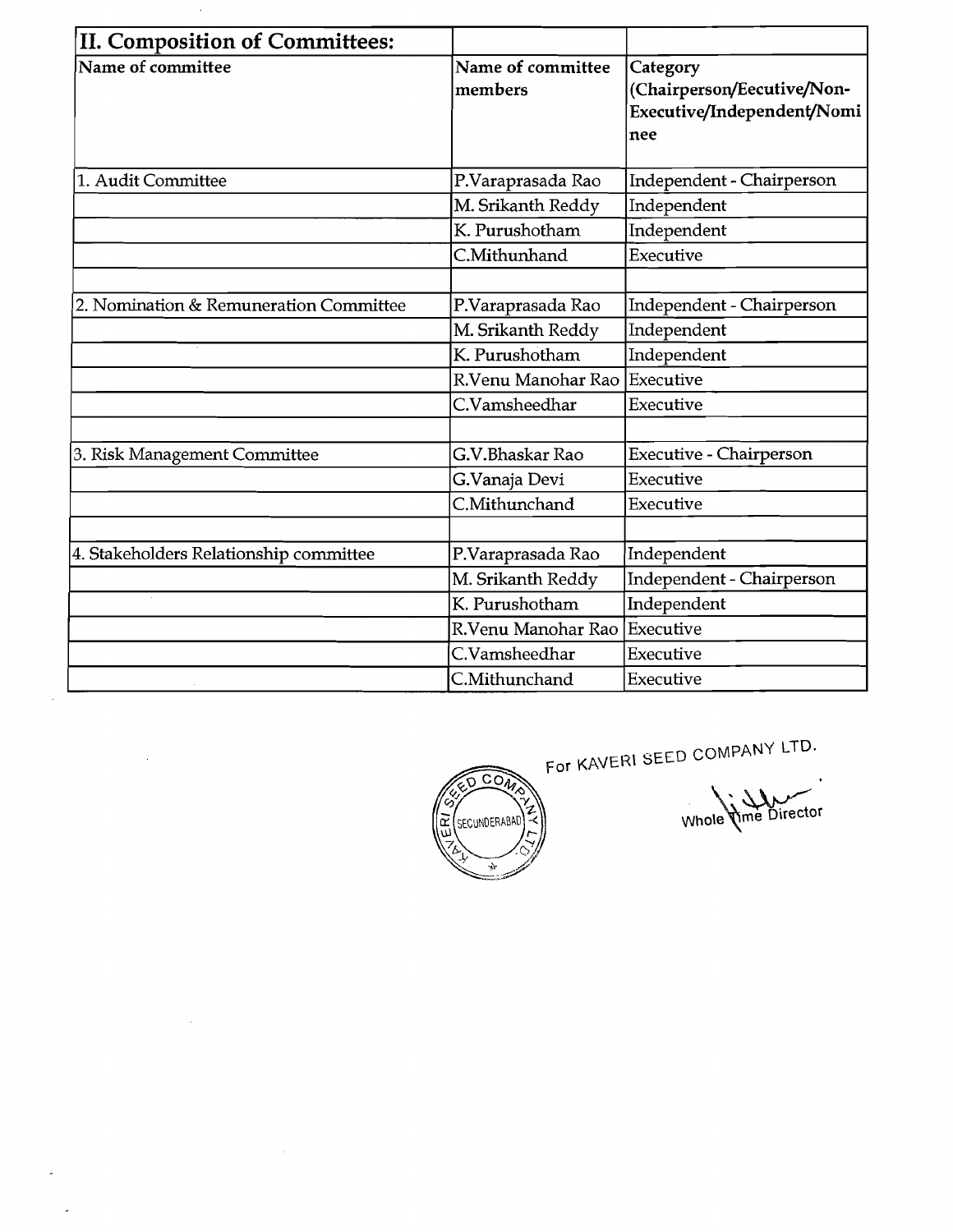| <b>IIII. Meeting of Board of Directors</b>               |                                                        |                                                                      |
|----------------------------------------------------------|--------------------------------------------------------|----------------------------------------------------------------------|
| $Date(s)$ of Meeting (if any) in the<br>previous quarter | Date(s) of Meeting (if any) in<br>the relevant quarter | Maximum gap<br>between any two<br>consecutive (in<br>number of days) |
| 13th August 2015                                         | 13th November 2015                                     | 90 days                                                              |

 $\hat{\mathbf{v}}$  $\ddot{\phantom{a}}$ 

| <b>IV. Meeting of Committees</b>                               |                                                |                                                                       |                                                                                                     |
|----------------------------------------------------------------|------------------------------------------------|-----------------------------------------------------------------------|-----------------------------------------------------------------------------------------------------|
| Date(s) of meeting of the committee in<br>the relevant quarter | Whether requirement of<br>Quorum met (details) | Date(s) of<br>meeting of the<br> committee in the<br>previous quarter | Maximu<br>m gap<br> between<br>any two<br> consecuti <br>ve<br>meetings<br>in<br> number<br>of days |
| Audit Committee : 13th November 2015                           | Quorum met - Yes.                              | Audit committee :<br>13th August 2015                                 | $ 90 \text{ days} $                                                                                 |

| <b>V. Related Party Transactions</b>        |                               |
|---------------------------------------------|-------------------------------|
| <b>Subject</b>                              | Compliance status (Yes/No/NA) |
| Whether prior approval of Audit committee d | NА                            |
| Whether shareholdr approval obtained for m  | NА                            |
| Whether dtails of RPT entered into pursuant |                               |
| to omnibu approval have been reviewed by    |                               |
| Audit Committee                             | NΑ                            |



For KAVERI SEED COMPANY LTD.

Whole Time Director